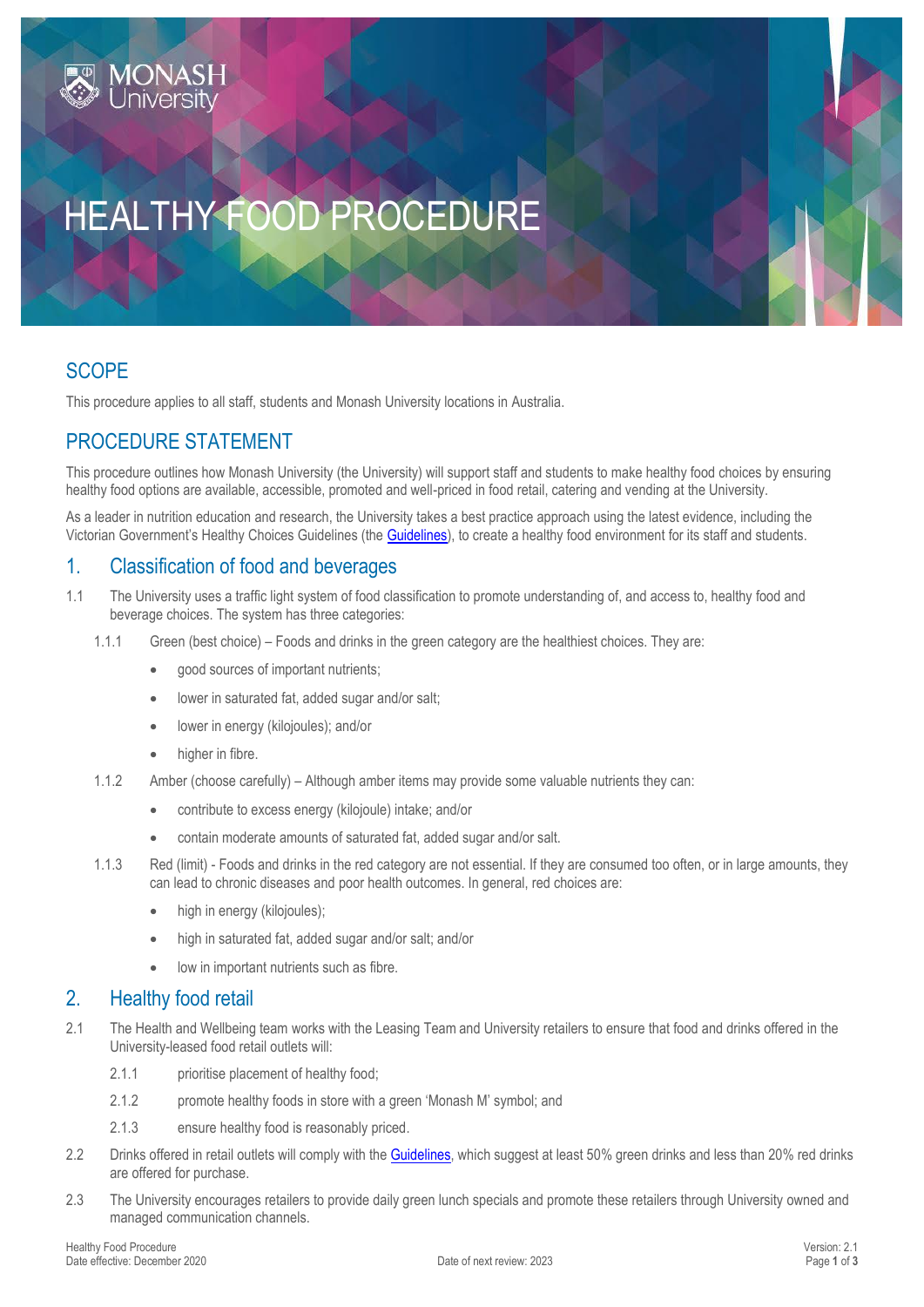2.4 The University promotes healthy food and drinks through Monash owned and managed communication channels. The University does not promote red food and drinks.

## 3. Healthy vending

- 3.1 Vending machines at the University must comply with th[e Guidelines,](http://heas.health.vic.gov.au/healthy-choices/guidelines) which suggest at least 50% green products and less than 20% red products are available in all campus vending, regardless of provider.
- 3.2 Healthy choices must not be priced higher than unhealthy alternatives in vending.

### 4. Healthy catering

- 4.1 The University supports on-campus caterers to provide healthy catering options, comply with the [Guidelines](http://heas.health.vic.gov.au/healthy-choices/guidelines) and promote the healthy choices catering menus and their caterers to staff. These menus will be reviewed and updated with retailer cooperation yearly.
- 4.2 Any catering contracts entered into by the University will include clauses promoting healthy catering in accordance with the [Guidelines.](http://heas.health.vic.gov.au/healthy-choices/guidelines)
- 4.3 Where the University funds catering, all efforts will be made to ensure the majority of food offered is healthy.

#### 5. Events and fundraising

- 5.1 Healthy food and drink options will be made available at events hosted by the University where food and drinks are served.
- 5.2 Staff should refuse any request by an external party to place confectionary-based fundraising products, such as chocolates or lollies, on University premises.
	- 5.2.1 This does not apply to fundraising efforts organised by staff in their personal capacity, such as a fundraiser for their child's kindergarten.

### 6. Evaluation and reporting

- 6.1 Compliance audits will be conducted twice-yearly and at random to assess compliance with the Guidelines in food retail, vending and catering. Outcomes of these audits will be reported back to the vendor and non-compliance dealt with according to the leasing agreement.
- 6.2 All new leases will reflect the Healthy Eating Procedure with specific compliance measures relevant to each clause incorporated into the lease agreement or contract.